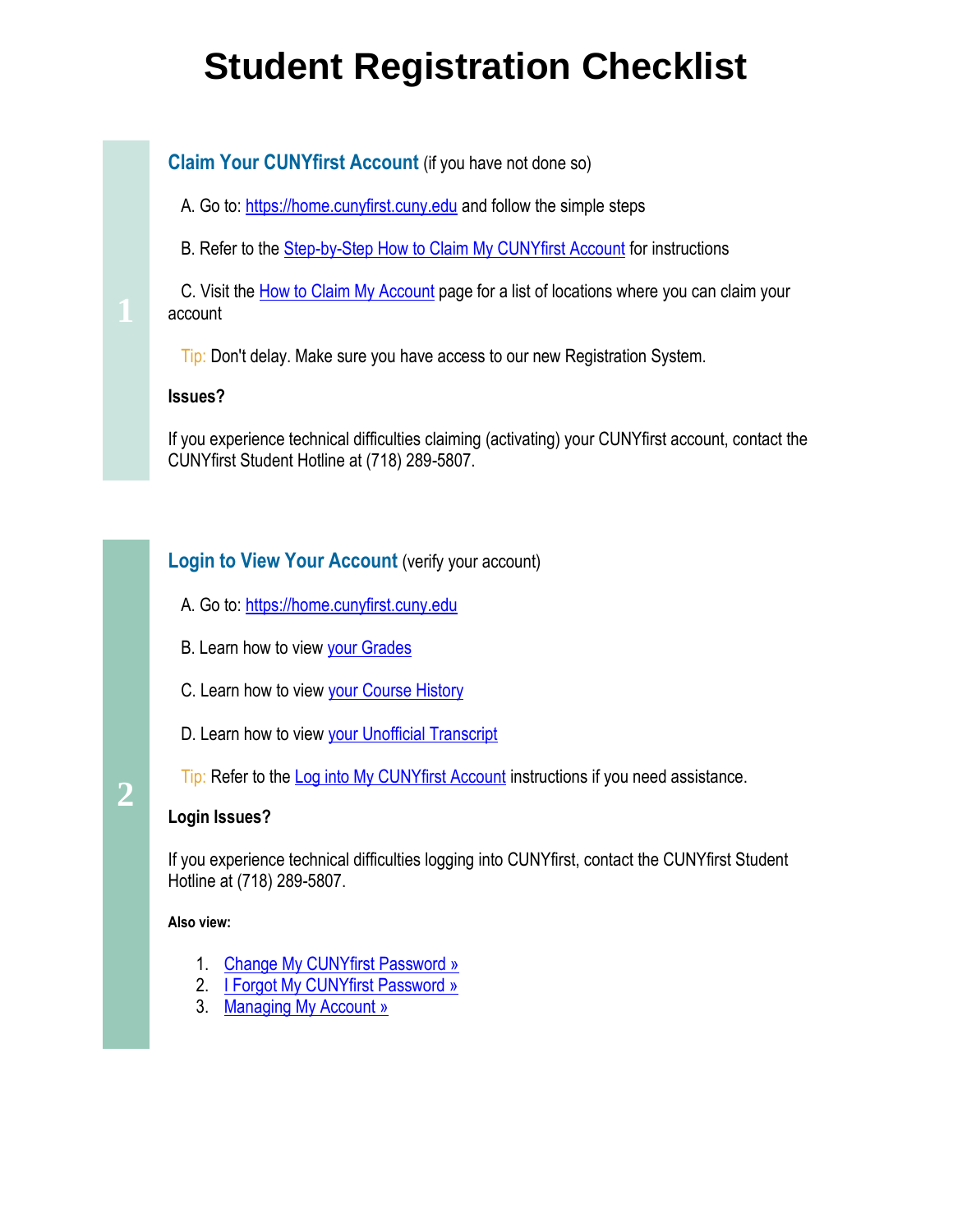# **Are you opting into Pathways?**

A. Log into [OSSES](https://wa01.bcc.cuny.edu/) to:

- 1. Print your DegreeWorks audit.
- 2. Use the "What If" feature in DegreeWorks to change the academic year for your program:
	- A. Click the "What If" button.
	- B. Pick a Major (select your current major) and Pick an Academic Year (select 2013- 2014).
	- C. Pick a Concentration and Pick an Academic Year (select 2013-2014), if needed.
	- D. Click the "Process What-If" button.
	- E. Print your audit
- 3. Compare the two audits and determine if opting into Pathways allows you to complete your requirements quicker.

# **To opt into Pathways**

If you have 15 or less credits, you are already eligible to opt in.

- 1. Go to [https://home.cunyfirst.cuny.edu](https://home.cunyfirst.cuny.edu/) and complete the To Do List on the right side of your Student Center:
	- A. Click on details, complete the first item "About Pathways, Find out more."
	- B. Click on "Choose Pathways, Yes or No."
	- C. Complete the "Pathways, My Choice e-form."

If you will have 16 or more credits at the end of the semester or if you are in the ASAP program:

- 1. See an Advisor to allow you to opt into Pathways by updating your e-advisement form.
- 2. Go to [https://home.cunyfirst.cuny.edu](https://home.cunyfirst.cuny.edu/) and complete the To Do List on the right side of your Student Center:
	- a. Click on details, complete the first item "About Pathways, Find out more."
	- b. Click on "Choose Pathways, Yes or No."
	- c. Complete the "Pathways, My Choice e-form."

#### **See Your Academic Advisor** (if you have not done so)

A. Log into [OSSES](https://wa01.bcc.cuny.edu/) to:

- 1. Schedule or view your advisement appointment date and time
- 2. Print your DegreeWorks audit

#### **Required:**

**4**

- 3. You must be advised before you can register
- 4. You must bring a copy of your DegreeWorks audit to your advisement session

**3**